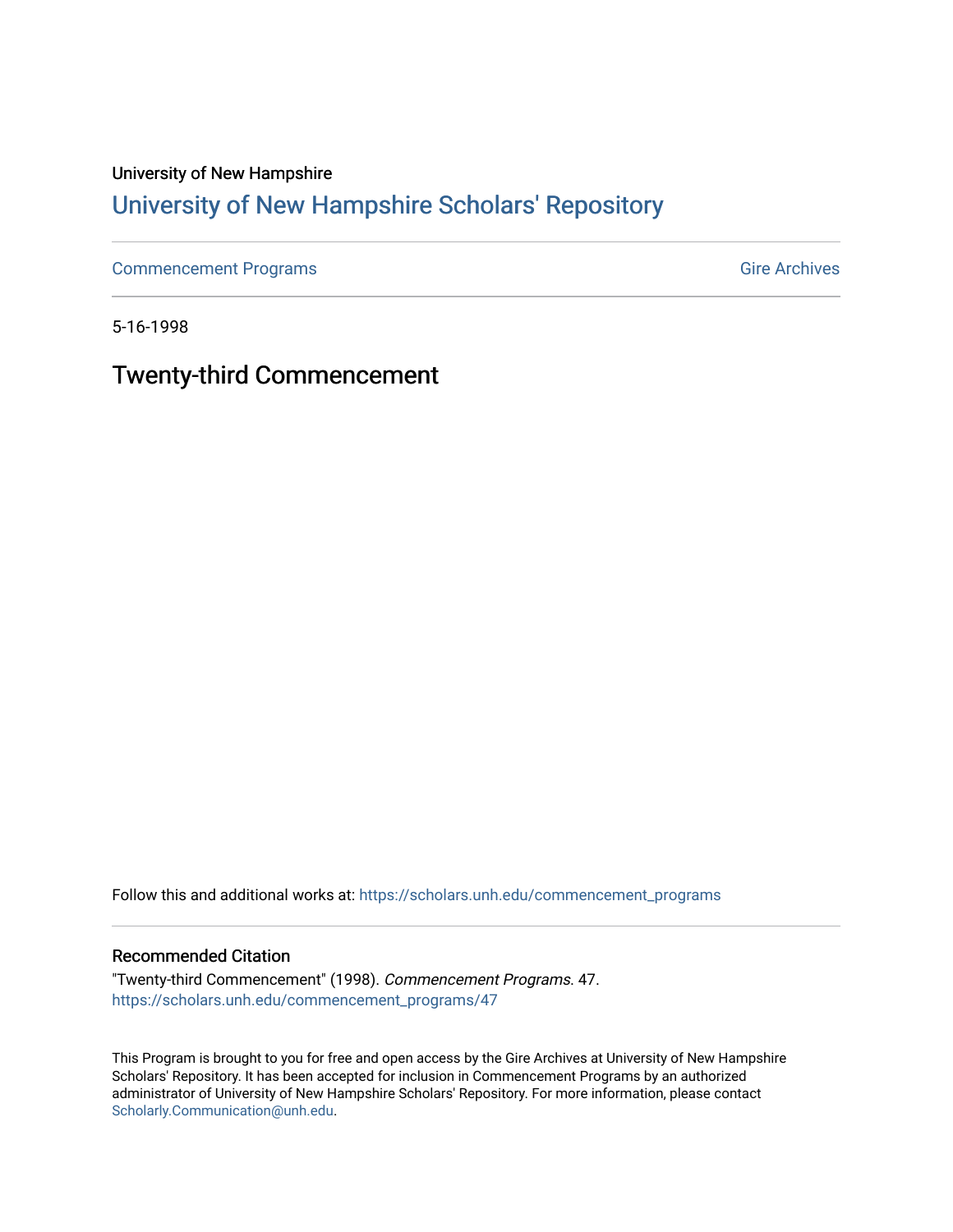

# *Twenty-third Commencement*

*16 May 1998* 

*Franklin Pierce Law Center Concord, New Hampshire*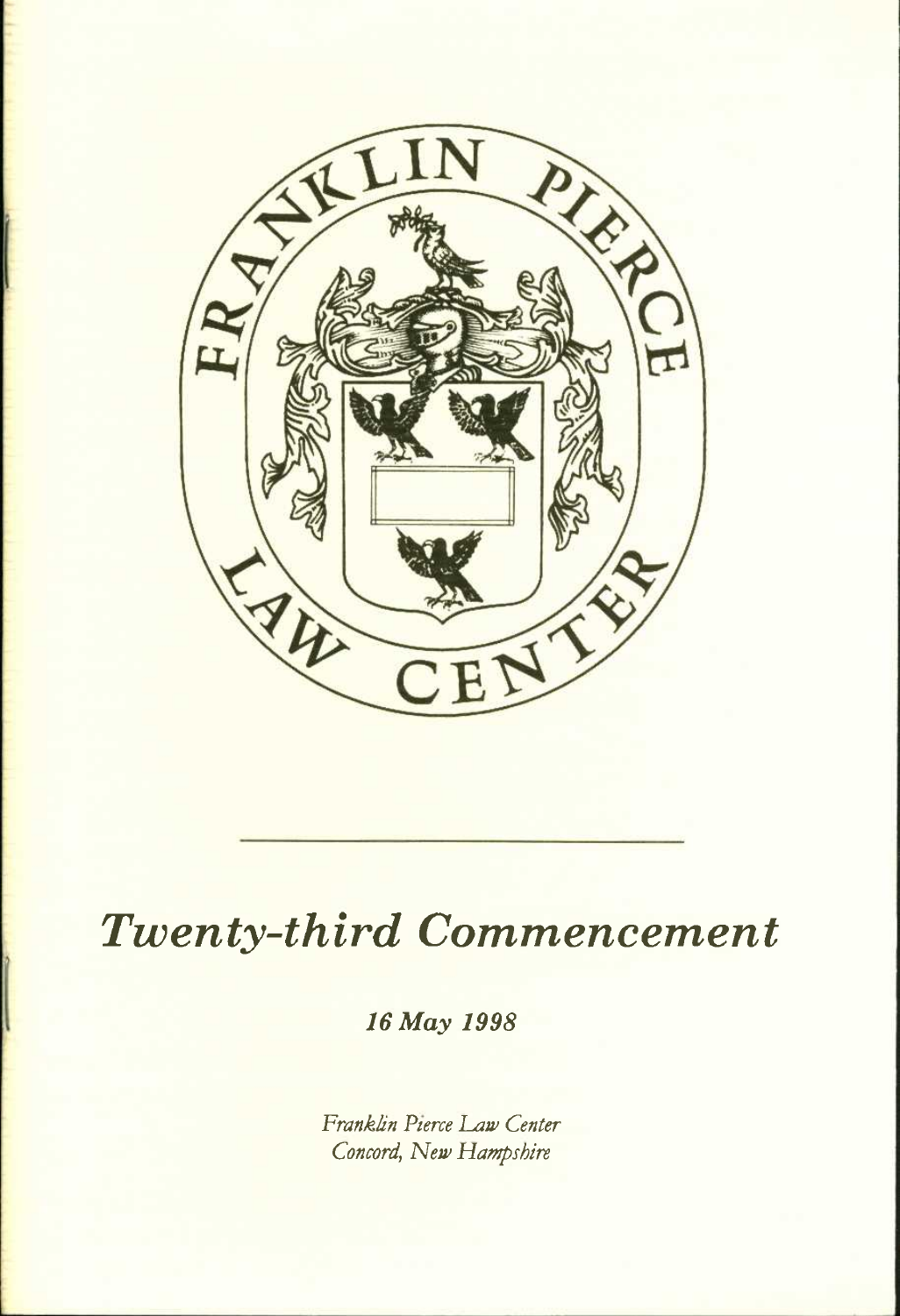## *Order of Exercises*

## **PROCESSIONAL**

**WELCOME**  Robert M. Viles *President of the Law Center* 

#### **INTRODUCTION**  James E. Duggan *Interim Dean of the LawCenter*

#### **ADVICE FROM THE FACULTY**  Susan M. Richey *Assistant Dean for Career Services*

**JD STUDENT ADDRESS**  James Brian Judd *Class of 1998* 

**MIP STUDENT ADDRESS**  Oladipupo Satar Omolola *Class of 1998* 

#### **COMMENCEMENT ADDRESS**  The Honorable Paul Barbadoro *Chief Judge United States District Court for the District of New Hampshire*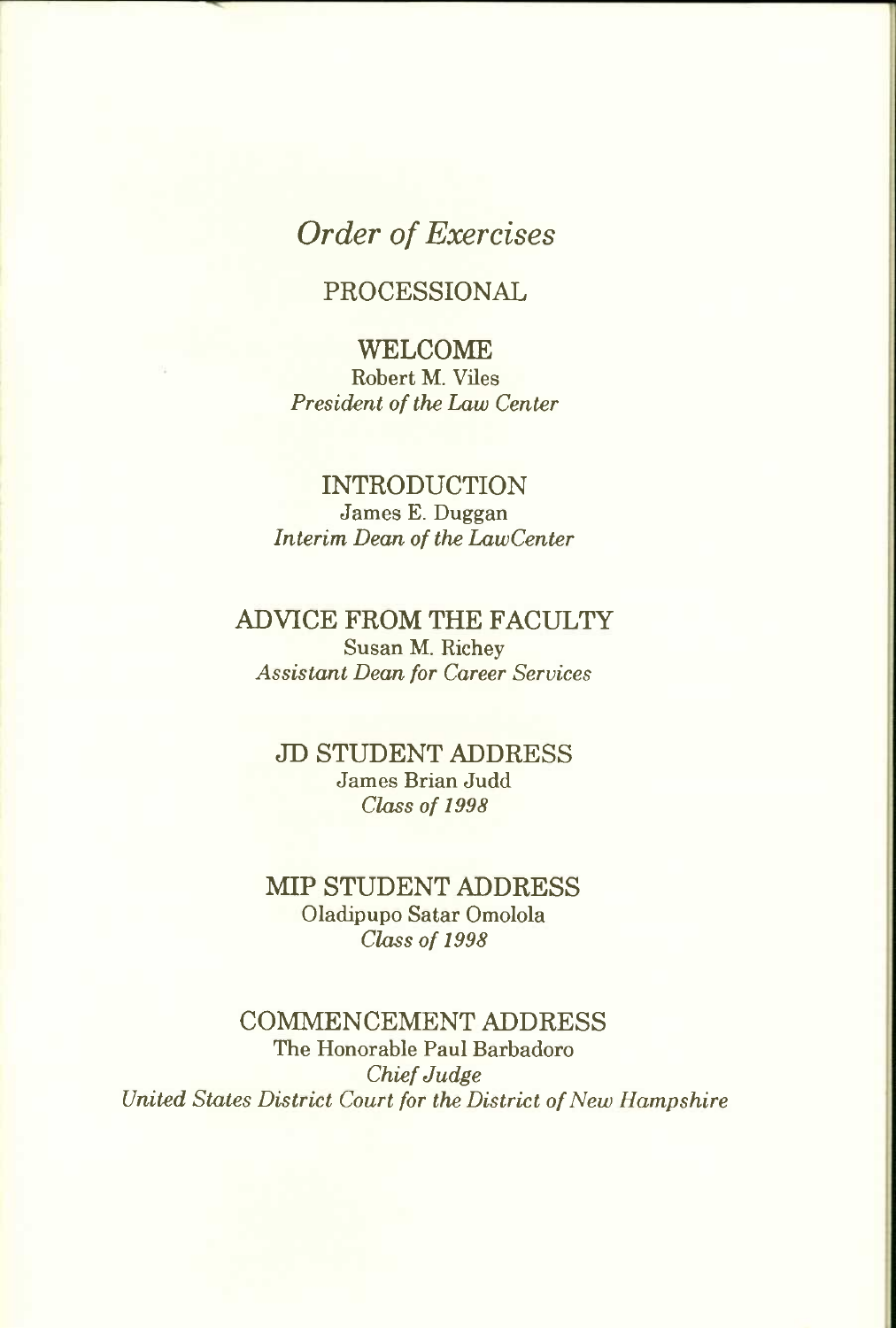## AWARDING OF JD AND MIP DEGREES

President Viles

Dean Duggan

Mary B. Sheffer *Associate Dean for Students* 

> Dianna L. Wheeler *Registrar*

### SPECIAL RECOGNITION AWARDS

#### CLOSING REMARKS

#### NATIONAL ANTHEM

RECESSIONAL

PRESIDENTS RECEPTION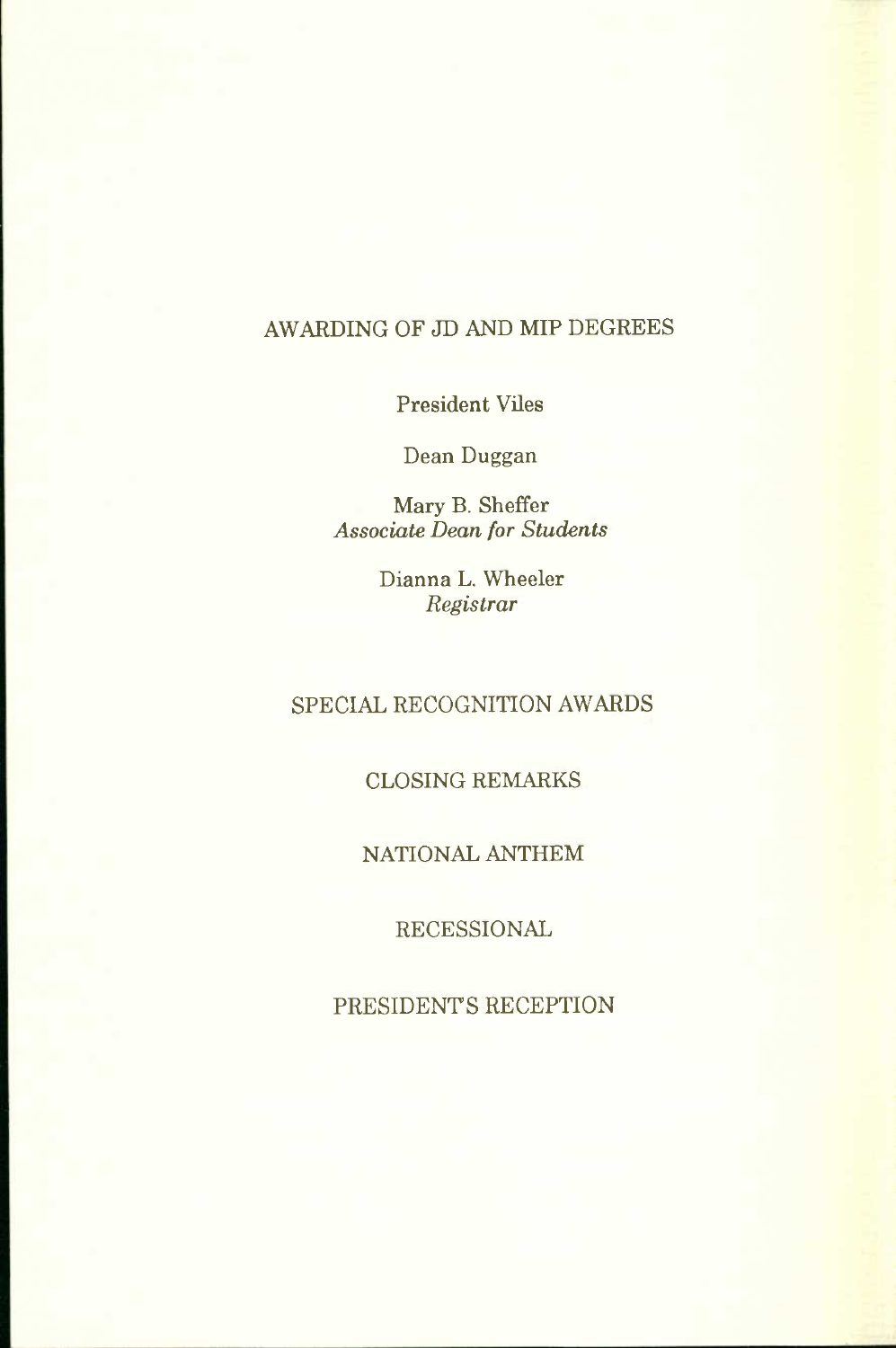#### *Candidates for the Juris Doctor Degree*

- Madison Stuart Anderson London, Kentucky B.A., Stetson University M.L.A., State University of NewYorkat Stonybrook
- Christine A. Bailey Southampton, Pennsylvania B.A., Gwynedd-Mercy College
- Adam Harris Bernstein Pittsburgh, Pennsylvania B.A., University of Maryland M.A., Duquesne University
- Andrew Horseman Bertrand Cripple Creek, Colorado B.A., State University of New York at Cortland

Patrick Michael Bimey Concord, New Hampshire BA, University of Dayton M.B. A., Loyola University

Michael Scott Boone Atlanta, Georgia B.S., Texas Christian University

Daniel Robert Cahoy Davenport, Iowa B.A., University of Iowa

Richard J. Caira, Jr. Raleigh, North Carolina B. A., Flagler College

James C. Calkins $\diamond$ Lake Charles, Louisiana B.S., University of Michigan

John Michael Caracappa Mahopac, New York B.S., State University of New York at Buffalo

Darwin Carr Washington, D.C. B.S., Virginia Polytechnic Institute M.B.A., University of Texas at Austin Patrece C. Cashwell Pensacola, Florida B.A., University of West Florida M.S., Troy State University

James Sebastian Cianci Sanbornton, New Hampshire B.A., Boston College

Peter Cline Manchester, New Hampshire B.A., University of New Hampshire

Richard James Corbett Seattle, Washington B.A., Seattle Umversity

Ivan Cmilovic' Belgrade, Yugoslavia B.A., Franklin Pierce College M.I.P., Franklin Pierce Law Center

Germaine Catherine Crush Ft. Lauderdale, Florida B.A., Florida International University

Jason S. Crush Miami, Florida B.S., Florida International University

Scott A. Daniels Pittsford, New York B.S., Union College

Penny Sue Dean^ Eaton Rapids, Michigan B.A., Michigan State, James Madison College

James A. DeFelice Buffalo, New York B.A., State University of New York at Buffalo

Scott E. Derby Concord, New Hampshire B.A., University of New Hampshire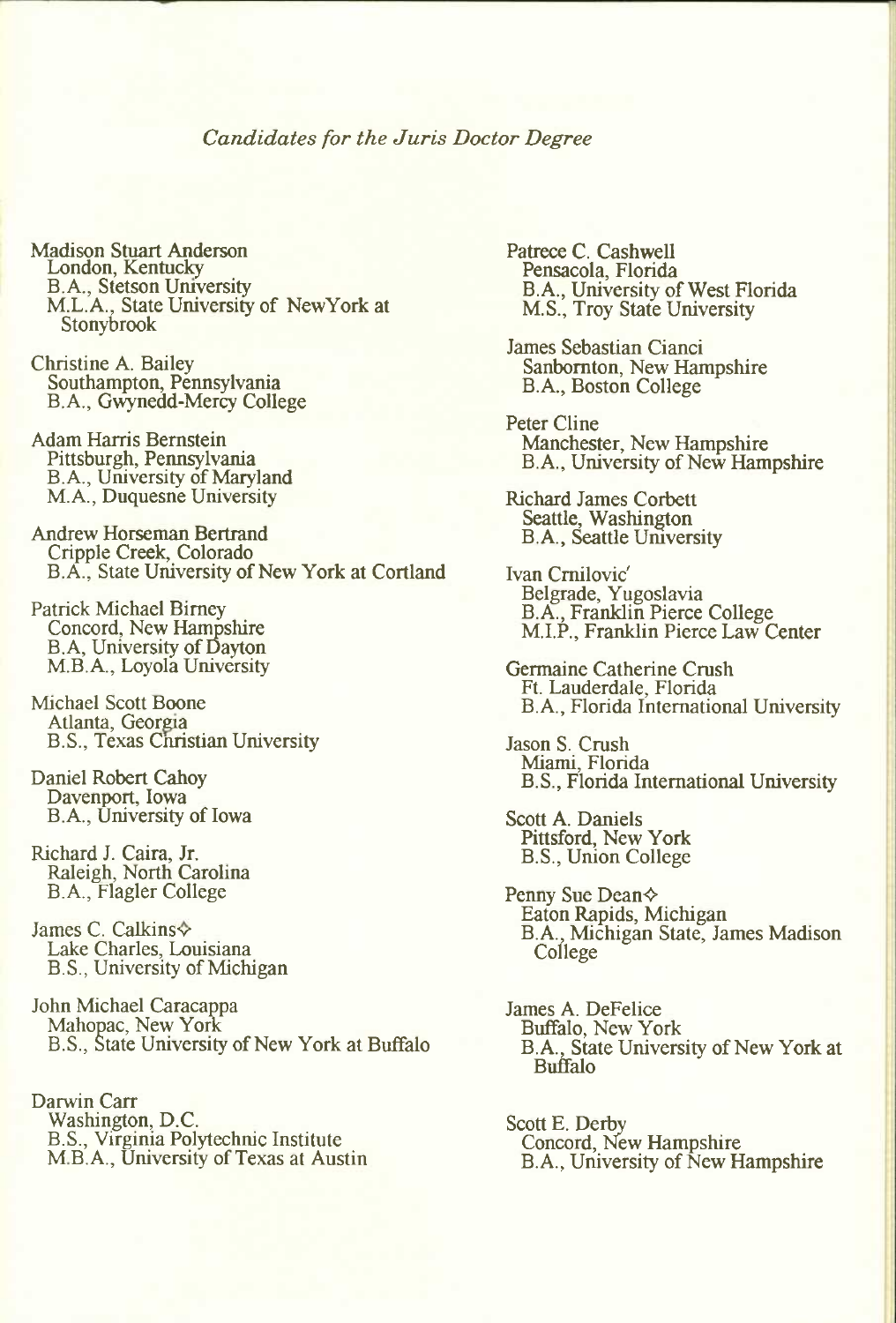Sean Douglas Detweiler Holden, Massachusetts B.S., Bucknell University

Joseph J. DiDonato Pniladelphia, Pennsylvania B.A., Loyola College

Jennifer Diepering Glen Cove, New York B.A., State University of New York at Buffalo

Heidi Elaine Dolin-Cole^ Beckley, West Virginia B.A., West Virginia University

Shannon Lafitte Doman UpperBlack Eddy, Pennsylvania B.A., Allegheny College

Susan Joan Doty $\diamond$ Matthews, North Carolina B.S., Queens College

Amy Renee Lyons Driscoll Portsmouth, New Hampshire B.A., University of Maryland

Jonathan R. Evans Saugus, Massachusetts B.A., Keene State College

Liza M. Flores Quetzaltenango, Guatemala B. A., Baylor University

Steven K. Fukuda Honolulu, Hawaii B.S, Case Western Reserve M.S., University of Maryland Ph.D., University of Washington

Anca C. Gheorghiu Painted Post, New York B.S., Alfred University M.S., Alfred University

Chena L. Glenn-Hart Blairs Mills, Pennsylvania B.A., Pennsylvania State University

Mark J. Gorman Forked River, New Jersey B.S., University of Massachusetts at Amherst M.S., Drexel University

Jonathan Baghdassarian Granoff St. Louis, Missouri B.A., Colby College

Christopher G. Graveline Auburn, Michigan B.A., Magdalen College

Jennifer Marie Gruber Delphi, Indiana B.S., Purdue Umversity

Brian Gerard Hart Los Altos, California B.S., University of Maryland

John Martin Hick Hart, Jr. Salisbury, North Carolina B.A., Davidson College

Dennis Robert Haszko Farmington, Maine B.S.E.&, Ohio University

George B. Haven Upton, Massachusetts B.S., Umversity of Massachusetts at Lowell

Jerry Haynes St. Louis, Missouri B.S., University of Missouri

Tristram P. Heinz $\diamond$ Yardley, Pennsylviania B.S., University of Pennsylvania

Morgan Silliman Heller II Wyomissing, Pennsylvania B.S., Tulane University M.S., Carnegie Mellon University

Diane M. Hernandez North Kingstown, Rhode Island B.A., Boston College

Jeanne P. Herrick New Ipswich, New Hampshire B.S., University of New Hampshire

Chad Michael Herring $\diamond$ Austin, Texas B.A.,Texas A & M University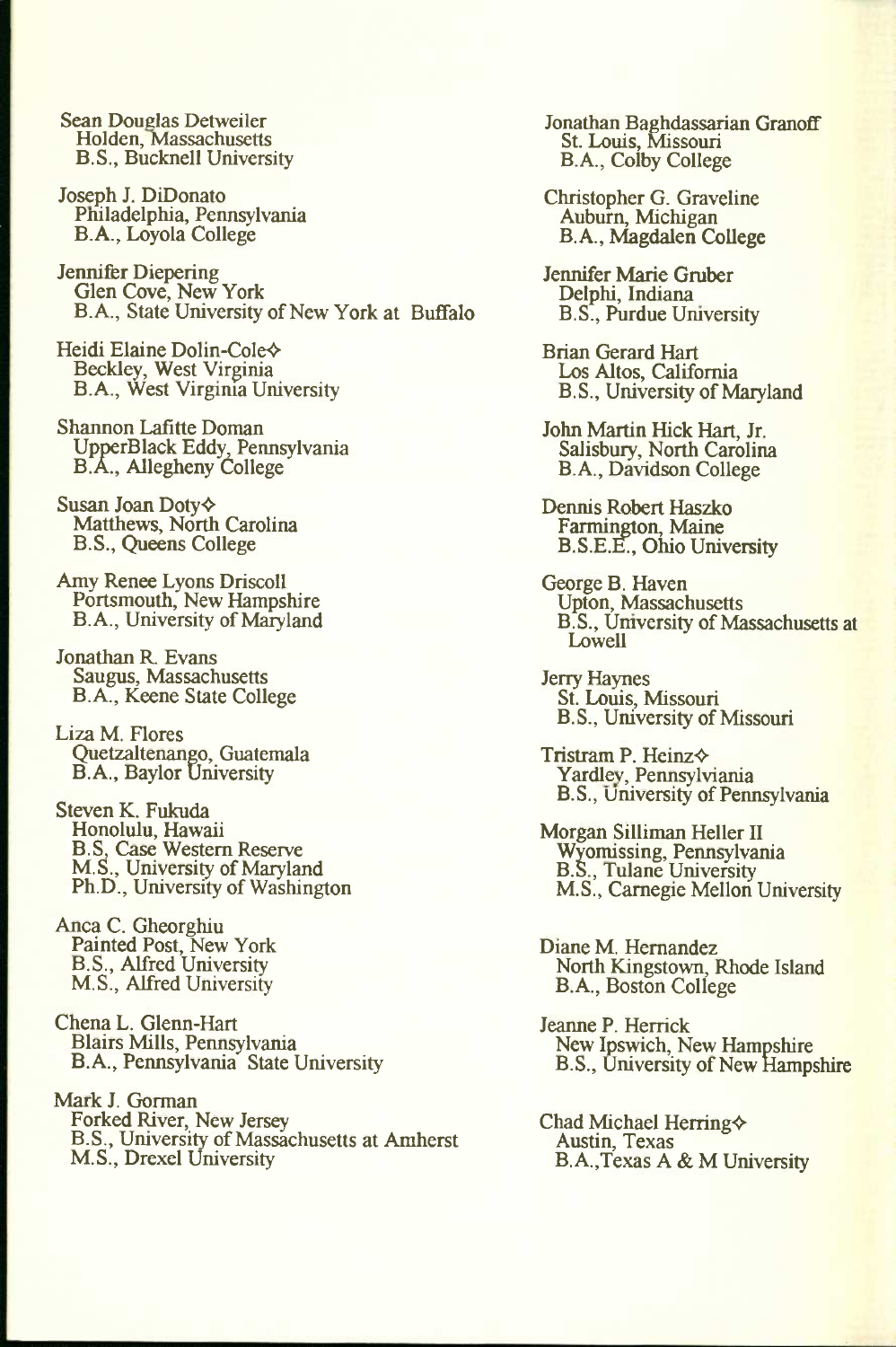Anthony Joseph Josephson Jr. Laurel, Maryland B.S., University of Maryland

James Brian Judd $\diamond$ Santa Monica, California B. A., University of San Francisco M.P.W., University of Southern California

Matthew N. Kaufman Syracuse, New York B.A., University of Rochester M.P.M., George Washington University

Dawn E. Kawalek^ Cleveland, Ohio B.A., Claremont McKerma College

Tess M. Koleczek Arlington Heights, Illinois B. A., College of St. Catherine

Andrea Joy Korson $\diamond$ Philadelphia, Permsylvania B.A., Biyn Mawr College

Diane L. Kort Honolulu, Hawaii B.A., Goucher College M.A., University of Hawaii M.I.P., Franklin Pierce Law Center

Lillian L. Lai Visalia, California B.S., University of California at Berkeley

Cheryl Ann Landiy Foxboro, Massachusetts B.S., University of North Carolina at Greensboro O.D., New England College of Optometry

Katherine Tenney Lantz South Dartmouth, Massachusetts B.A, University of Massachusetts at Amherst

Jason Matthew Leach Phoenix, Arizona B.G.S., Northern Arizona University

Brian Thomas Lee Goffstown, New Hampshire B.A., Providence College

Hosoon Lee Seoul, Korea B.S., Yonsei University M.S., Yonsei University

Jeonghoon Lee Seoul, Korea B.S., Hong-IK University M.I.P, Franklin Pierce Law Center

Sang Eun Lee $\diamond$ Seoul, Korea B.A., Yonsei University

David Edward LeFevre Northfield, New Hampshire B.S., Syracuse University

April Faye Lueders Houston, Texas B.A, The University of St. Thomas

Aleta R. Manugian Groton, Massachusetts B.A., Boston University

Susan P. McGinnis Franklin, New Hampshire B.P.S., University System of New Hampshire College For Lifelong Learning

Lisa M. McGunnigle Avoca, New York B.S., State University of NewYork at Brockport

Robert Emmett Meggison New Bedford, Massachusetts B.A., Saint Ansehn College M.S.W, State University of New York at Stony Brook

Jerald Meyer Midland, Michigan B.S.E., University of Michigan

Koichiro Minamino Setagaya, Tokyo, Japan B.S., Science University of Tokyo

Kathy E. Needleman $\diamond$ Corpus Christi, Texas B.S., Texas A&M University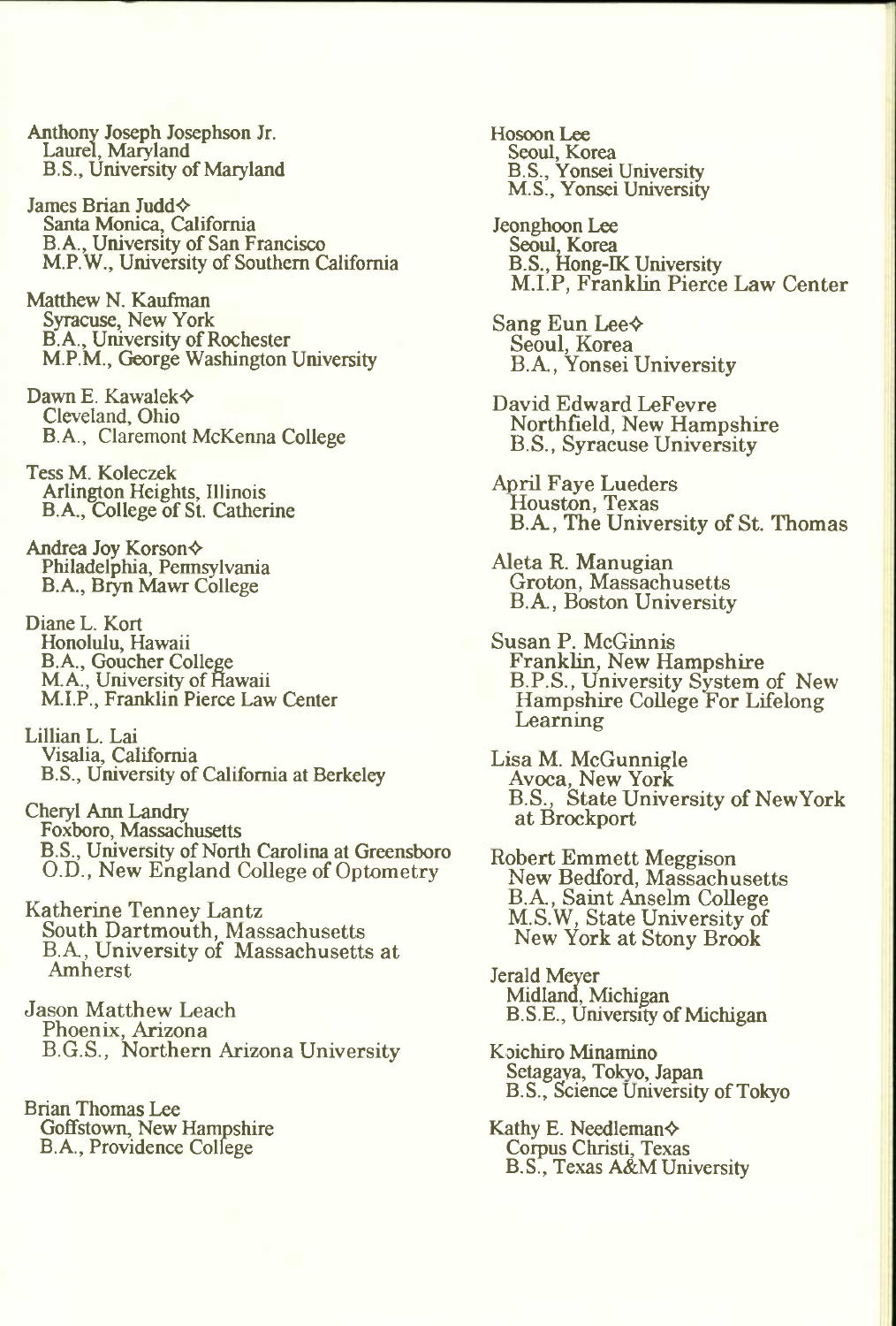Bradford S. Nixon Lancaster, Pennsylvania B.A., Davidson College

Nguyen H. Nguyen Westminster, California B.S.E., Tulane University M.S., Columbia University

Peter Anthony Nieves Bronxville, New York B.S., State University of New York at Buffalo

Marie Anita O'Cormor Irvington-on-Hudson, New York B.A., Purchase College

Stefan W. Oglevee Somerset, Pennsylvania B.S., University of New Hampshire

Abhijat Parikh Ahmedabad, Gujarat, India B.S., Gujarat University M.S.,Umversity of Massachusetts at Amherst

Hyun-Jong Park Seoul, Korea B.S., Pusan National University M.I.P., Franklin Pierce Law Center

Jameelah Peer Kailua, Hawaii B.A., University of Hawaii M.Ed., University of Hawaii

Philip L. Pettis Portsmouth, New Hampshire B.A., Bates College

Clay A. Plummer Portland, Maine B.S., University of Nevada

Jeffrey B. Powers Buffalo, New York B.S., State University of New York at Buffulo M.S., University of Rochester

James William Price Carbondale, Pennsylvania B.S., King's College M.B.A., New Hampshire College Craig Louis Puckett Madison, Wisconsin B.S., University of California at Los Angeles Ph.D, University of Wisconsin at Madison

Mona Jameela Qureshi Colorado Springs, Colorado B.A., University of Michigan

Mark Anthony Rademacher Shoreview, Minnesota B.S., Northwestern University

Christopher Edward Ratte' $\diamond$ Nashua, New Hampshire B.A., University of New Hampshire

David A. Rienzo Grafton, New Hampshire B.A., Hamilton College

Adam K. Sacharoff Concord, New Hampshire B.S., Purdue University

Dianoosh Salehi Irvine, California B.S., California State Prytechnic **University** 

Wendi Renee Schepler $\diamond$ Norco, California B.S.E.E., California State Polytechnic University

Alexander Wellington Scott Springfield, New Hampshire B.A., Norwich University

John D. Secord Winchester, New Hampshire B.A., Keene State College

Melinda F. Seemar Missoula, Montana B.A., Franklin & Marshall College

William Caleb Shaw II $\diamond$ Cocoa, Florida B.S., Rollins College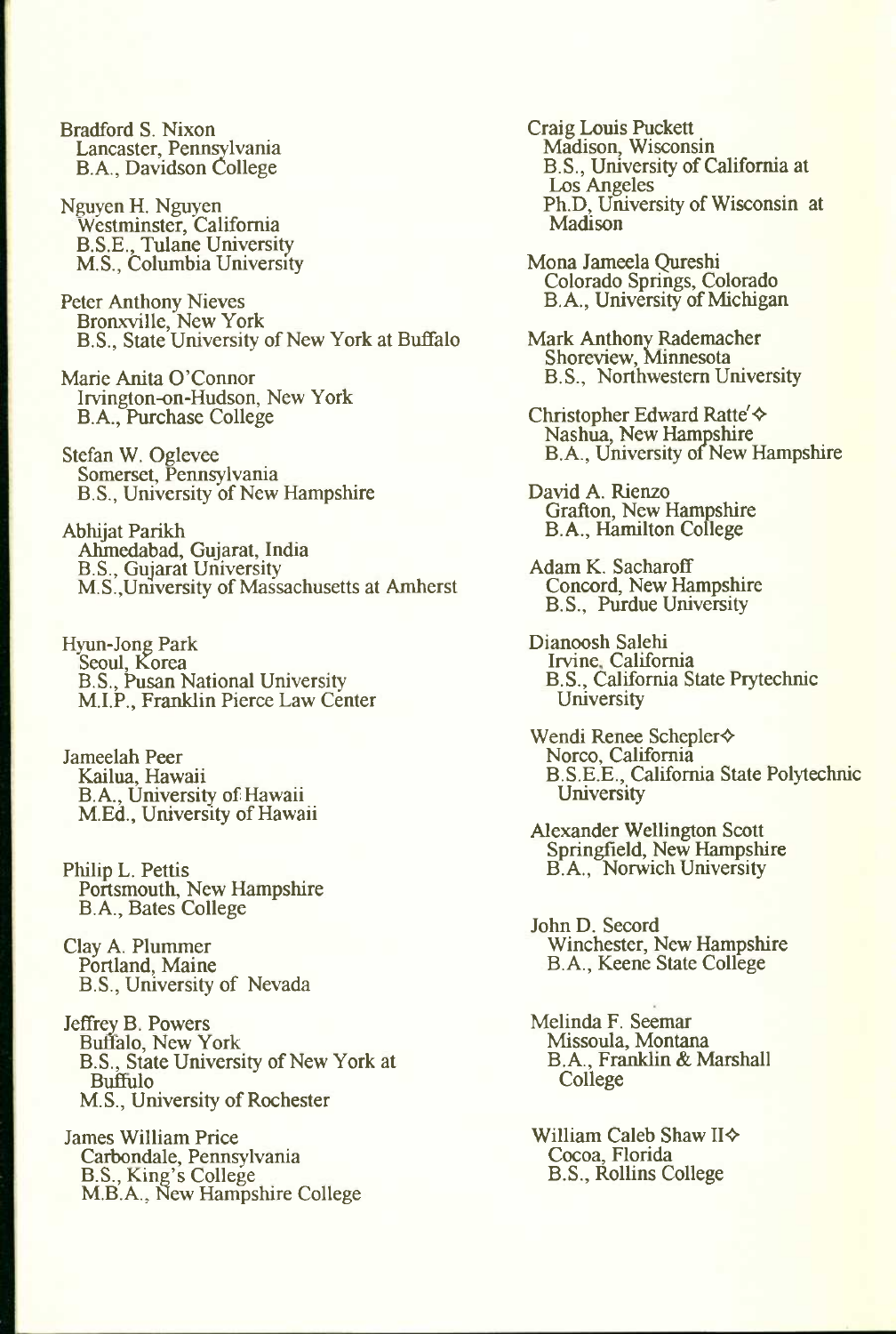James Andrew Sheridan Marcellus, New York B.S., Syracuse University

Marlene K. Shinn. $\diamond$ Omaha, Nebraska B.S., University of Nebraska MA., University of Nebraska Medical Center

Seth Lynn Shortlidge Warner, New Hampshire B.S., Florida State University

Paul L. Singleton,  $Jr.$ Concord, New Hampshire B.A., University of Mississippi

Heather Hadley Ann Slovensky $\diamond$ Sarasota, Florida B. A., Umversity of South Florida

Brenden D. Smith Conway, New Hampshire B.A., University of Maine

Linda Cox Smith Ocean Park, Maine B.S., University of Maine

Peter A. Soukas Port Jefferson, New York B.S., State University of New York at Buffalo

Ronald Bruce Standler Concord, New Hampshire B.S., University of Denver Ph.D., New Mexico Tech

Nadia U. Miller Stevens Queens Village, New York B.S., Northeastern University M.S., John Jay College

Lisa Swiszcz Chicopee, Massachusetts B.S., Cornell University

Eaton Weatherbee TarbeU, III Concord, New Hampshire B.S., University of New Hampshire Susan Priscilla Thatcher Concord, New Hampshire B.S., University of Vermont

Tracey Scott Truitt $\diamond$ Omaha, Nebraska B.S., University of Nebraska

Ido Tuchman Flushing, New York B.E., State University of New York at Stony Brook

Albert Ramon Ubieta San Diego, California B.S., Umversity of California at San Diego

Joanna VanderMast Sanbomton, New Hampshire A.B., Smith College

Hariklia Ververidis Boston, Massachusetts B.A., Boston University

Albert H. Wang Wayne, New Jersey B.S., Boston University

Douglas Scott Weinstein $\diamond$ Birmingham, Alabama B.E., Vanderbilt University M.B. A., University of Alabama at Birmingham

Michelle M. Winchester North Berwick, Maine B.A., St. Michael's College

Gary F. Witting Scottsdale, Arizona B.S., Arizona State University

Wilfred Ward Yeargan III Tuscaloosa, Alabama B.A., American University

Mwa V. Zilahy Babson Park, Florida B.A., Tulane University

**• Signifies enrollment in the Joint JD/MIP Degree Program**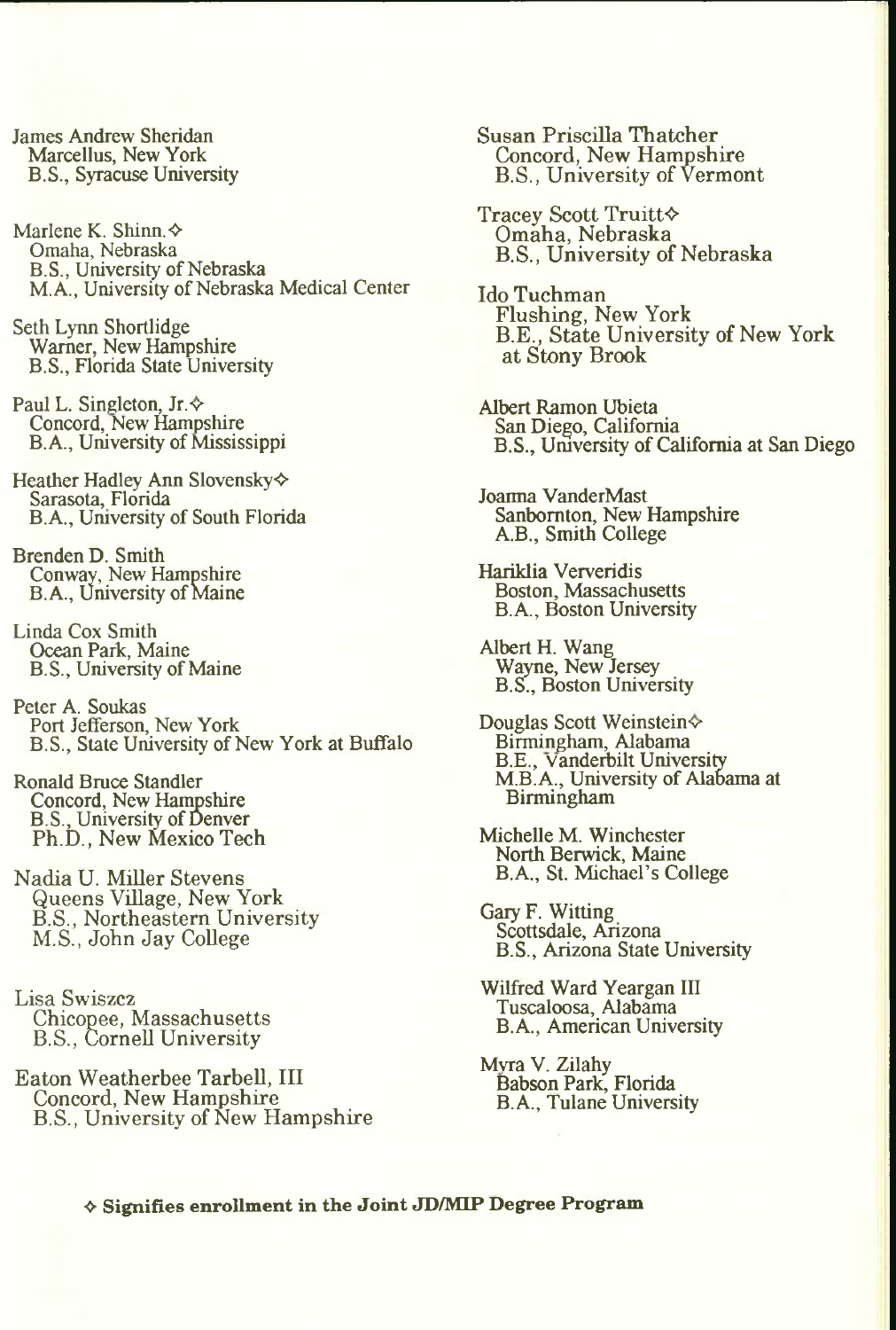Candidates for the Master of Intellectual Property Degree

Yasushi Asami Tokyo, Japan Bachelor of Law, Meiji University

Michael A. Baffa Justice, Illinois B.S., Bradley University J.D., Vermont Law School

Gisella Barreda Magill Lima, Peru B.S., Universidad de Lima

Kathryn Nash Beesley Chester, New Hampshire B.A., University of New Hampshire J.D., Massachusetts School of^Law

Razzarq Zack Bello Ilorin, Kwara, Nigeria B.S., New Hampshire College M.A., Harvard Extension J.D., University of Florida

Henry Victor Boezi, III Cranston, Rhode Island B.S., Worchester Polytechnic Institute J.D., Suffolk University of Law School

Julian Patrick Burke Houston, Texas B.A., UniversityCollege London J.D., Boston University School of Law

Bih-Lih Chen Taipei, Taiwan, People's Republic of China L.L.B., National Taiwan University

Dae-Ho Choi Seoul, Korea B.A., Hankuk University of Foreign Studies

Wonsuck Choi Seoul, Korea B.S., Dong-A University

Jedsada Chomcherngpat Bangkok, Thailand L.L.B., Thammasat University

Hui-Fang Chou<br>Taipei, Taiwan LL.B., Soochow University Carlos Corrales Azuola San Jose', Costa Rica Licentiate in Law, University of Costa Rica

Ana Cmilovic'-Phillips Belgrade, Yugoslavia B.S., Franklin Pierce College

Annemarie Louise Margot Dooijes Utrecht, The Netherlands L.L.B., Universiteit Utrecht

Caroline Dupont Epning, New Hampshire B.S. Boston University

Thibault Fayette Avignon, France **IUSTI/CEIPI** 

Michelle Patricia Gallon United Kingdom L.L.B., Buckland UC, Oxford

Song Gao Beijing, People's Republic of China B.L., Chory Chun Medical College

Mahmoud Daifallah Hmoud Amman, Jordan B.A., Law University of Jordan L.L.M. George Washington University

Young Gi Hong Seoul, Korea B.A., Yonsei University

Marta Garcia Leon Madrid, Spain J.D., Universidad Complutense Madrid

Yvonne Marie Imbert-Garraton San Juan, Puerto Rico B.A., Loyola University J.D., University of Puerto Rico

Tadashige Itoh Tokyo, Japan B.E., Waseda University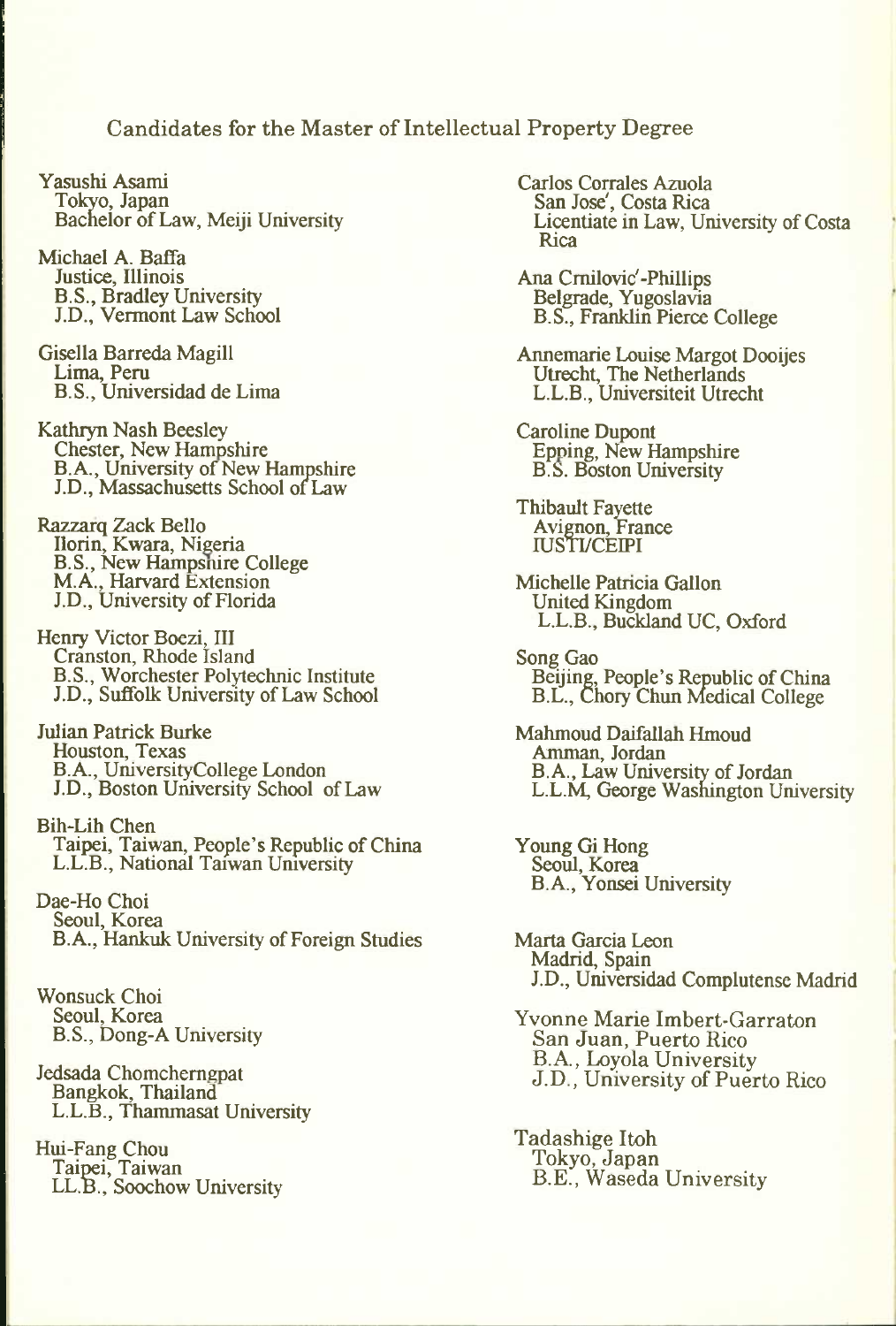Shih-Chieh Jang Taipei, Taiwan M.E., *National* Sun-Yat-Sen **University** 

- Saisawan Khobthong Bangkok, Thailand L.L.B., Chulalongkorn University
- Hye Jin Kim Seoul, Korea B.A, Seoul Women's University
- Sung Pil Kim Suwon, Kyungki-Do, Korea M.S. Hanyang University, Korea
- Sang Chul Kwon Suwon City, Kyunggi, Korea B.E.E., Kyungpook National University

Duong Hoai Le Hanoi, Vietnam B.S., Mihtary Academy of Technologies

In-Seok Lee Seoul, Korea B.A., Hankook University of Foreign Studies

Jun Seo Lee Seoul, Korea M.E., Seoul National University

Won-Sun Lim Seoul, Korea B.A., Soongshil University M.P.A., Seoul National University

- Jacqueline M. Lindsay Manchester, New Hampshire B.A., Merrimack College J.D., Massachusetts School of Law
- Ma Hui Beijing, People's Republic of China B.E., Gansu Agricultural University L.L.B, Beijing University
- Stephen Magagula Kingdom of Swaziland, Mbabane, Swaziland DIP., University of Swaziland
	- DIP., San Diego State University

Anthony L. Meola, Jr. Oceanside, New Jersey B.S., Mechanical Engineering J.D., Touro Law Center from Stony Brook University

- Sun Young Mock Seoul, Korea B.A, Ewha Women's University
- Doo-Hyun Moon Seoul, Korea B.A., Sung Kyukwan University M.B.A, California State **University**
- Ram B. Nath Ashland, Massachusetts M.E., University of Madras
- Rose Njeri Ndegwa Nairobi Kenya B.SC, Unversity of Nairobi
- Adel El Said Hassan Oweida Cairo, Egypt B.SC., Cairo University
- Jun Sung Park Seoul, Korea E.E., KPNU, Taegu, Korea
- Man Soon Park Seoul, Korea B.A, Seoul National University
- Knoelle A F. Power Lowell, Massachusetts B.S., University of Massachusetts at LoweU
- Satar Oladipupo Omolola Lagos, Lagos State, Nigeria LL.B., Lagos StateUniversity B.L., Nigeria Law School LL.M. Lagos State University
- Stephen P. Scuderi Westfield, Massachusetts B.S.M.E., University of Massachusetts at Amherst B.S.E.E., Western New England CoUege
	- J.D., Western New England School of Law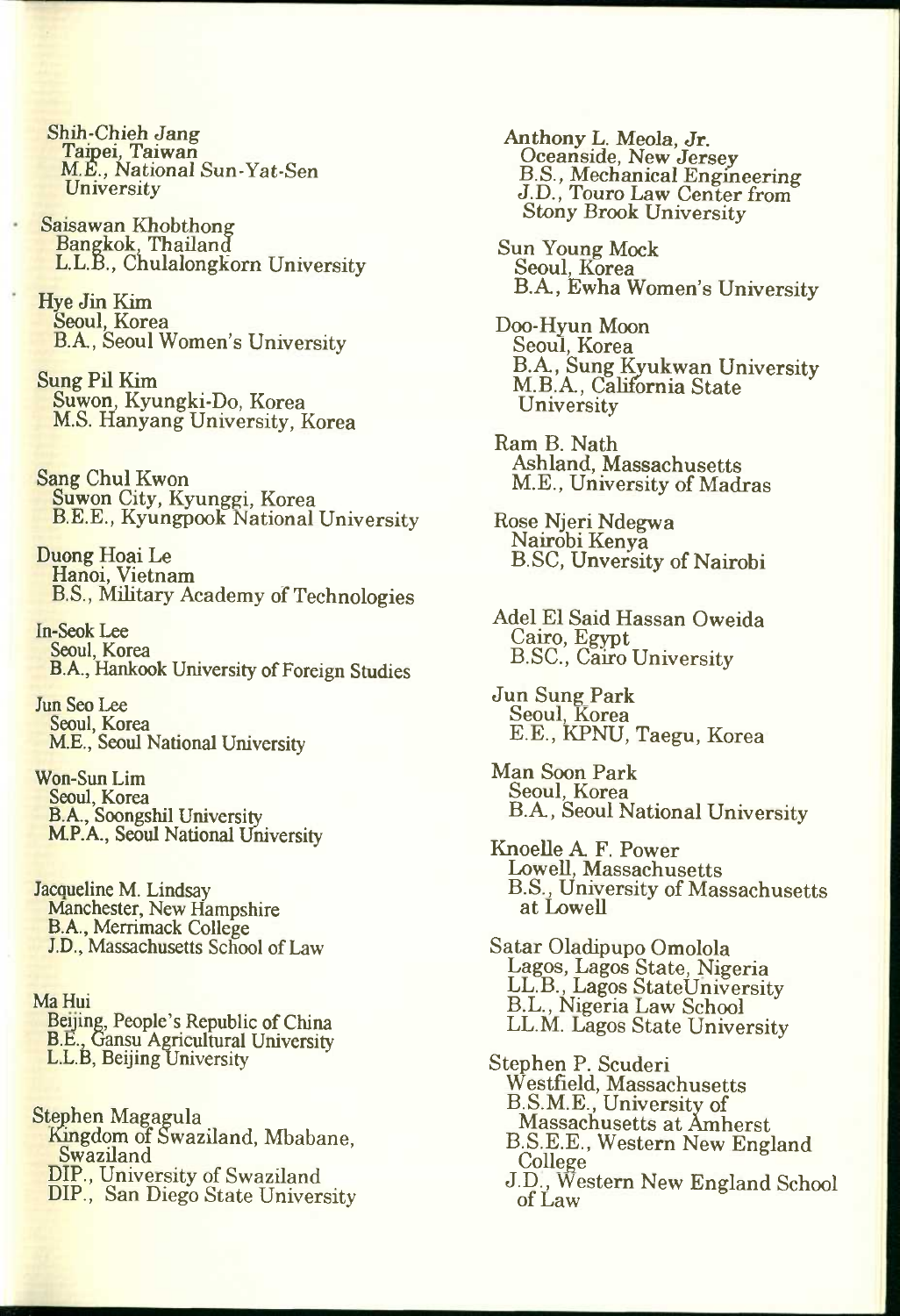- Akira Sekiguchi Tokyo, Japan B.P.S., Hokkaido University M.P.S.,Hokkaido University
- Jane Shershenovich Moscow, Pennsylvania B.S., University of Scranton J.D., Widener University
- Eduardo Maldonado Casinhas da Silva Rio de Janeiro, Brazil L.L.B., State University of Rio De Janeiro Law School
- Lars Stuart Smith Goffstown, New Hampshire B.A., Colby College J.D., New England School of Law
- Ekburus Srisanit Bangkok, Thailand L.LB., Assumption University

#### Bin Su

Beijing, Peoples' Republic of China B.S., Beijing University

- Ray Wang Taipei, Taiwan B.S., Chung-Yuan Christian University M.S., Chemistry, National Tsing Hua **University**
- Kinley Wangchuk Thimphu, Kingdom of Bhutan B.A. Hons, Umversity of Delhi DIP in IP - Strasbourg, France
- Dan Yang Toronto, Ontario, Canada B.A, M.A., Shanghai International Studies University
- Tianan Zhang Beijing, People's Republic of China B.S., Staff & Workers College of Beijing Machine Building Industry Bureau

*This program is not an official graduation list.*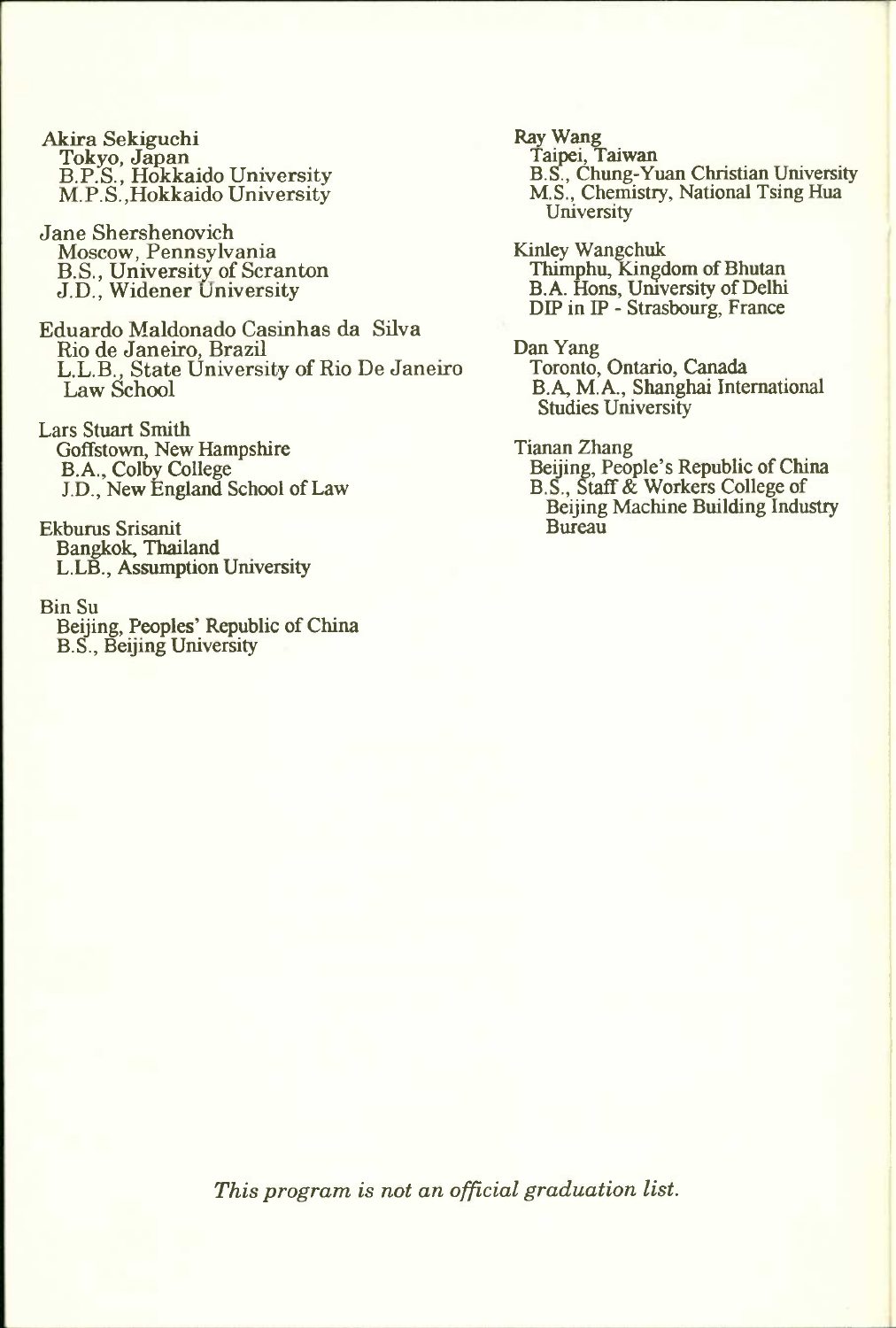#### MARSHALS

F. Dane Buck Jr., Chief Marshal *Professor of Law* 

> Ellen Musinsky *Pro fessor of Law*

Thomas G. Field Jr. *Professor of Law* 

Hugh H. Gibbons *Professor of Law* 

Susan M. Richey Assistant Dean for Career Services

> William O. Hennessey *Professor of Law*

#### MUSIC

University of New Hampshire Faculty Brass Ensemble *Robert Stibler, Director* 

> Commencement March *Composed by Robert H. Rines Arranged by Branch Sanders '77*